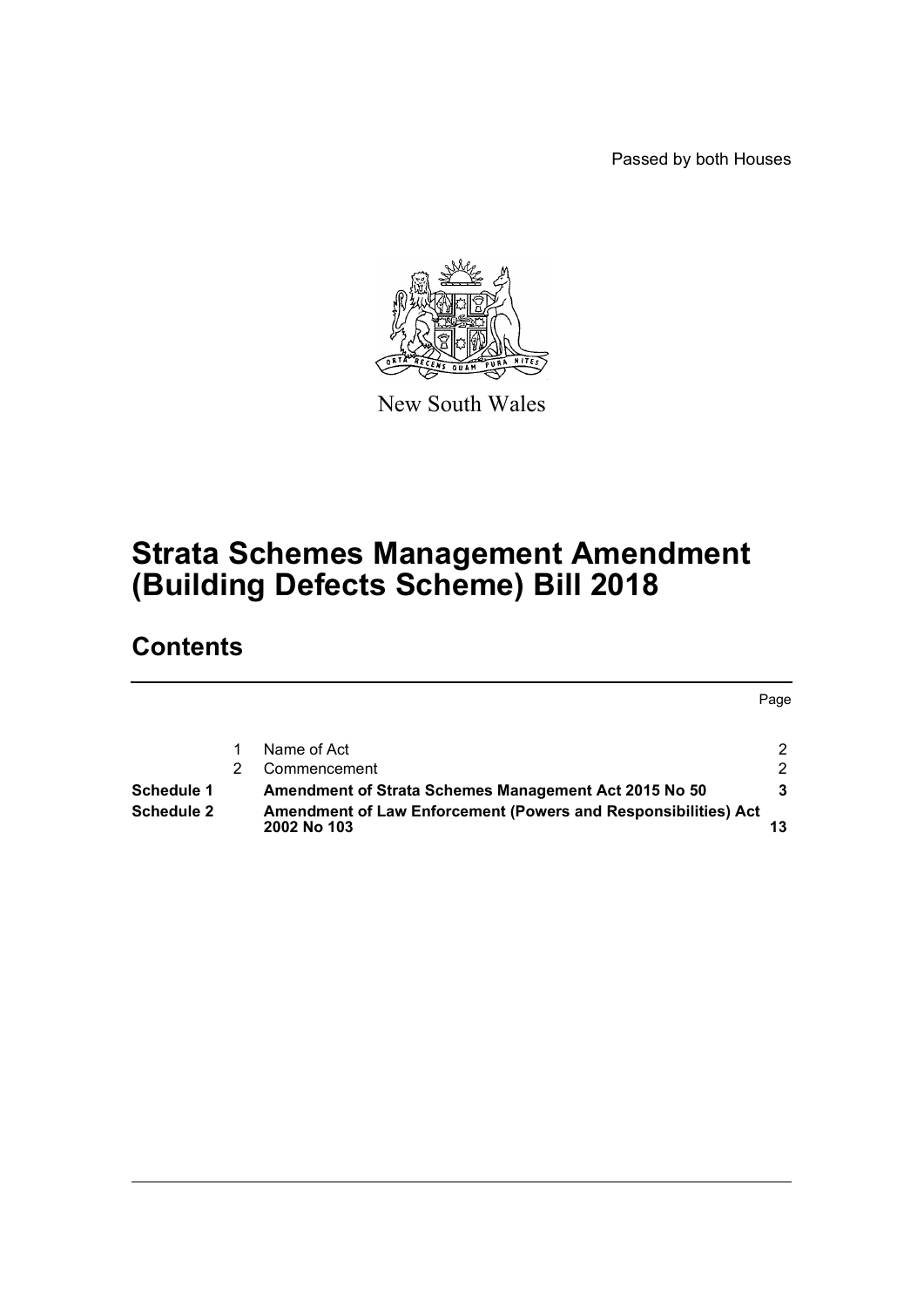*I certify that this public bill, which originated in the Legislative Assembly, has finally passed the Legislative Council and the Legislative Assembly of New South Wales.*

> *Clerk of the Legislative Assembly. Legislative Assembly, Sydney, , 2018*



New South Wales

# **Strata Schemes Management Amendment (Building Defects Scheme) Bill 2018**

Act No , 2018

An Act to amend the *Strata Schemes Management Act 2015* to make further provision with respect to the rectification of building defects in new strata schemes; and for other purposes.

*I have examined this bill and find it to correspond in all respects with the bill as finally passed by both Houses.*

*Assistant Speaker of the Legislative Assembly.*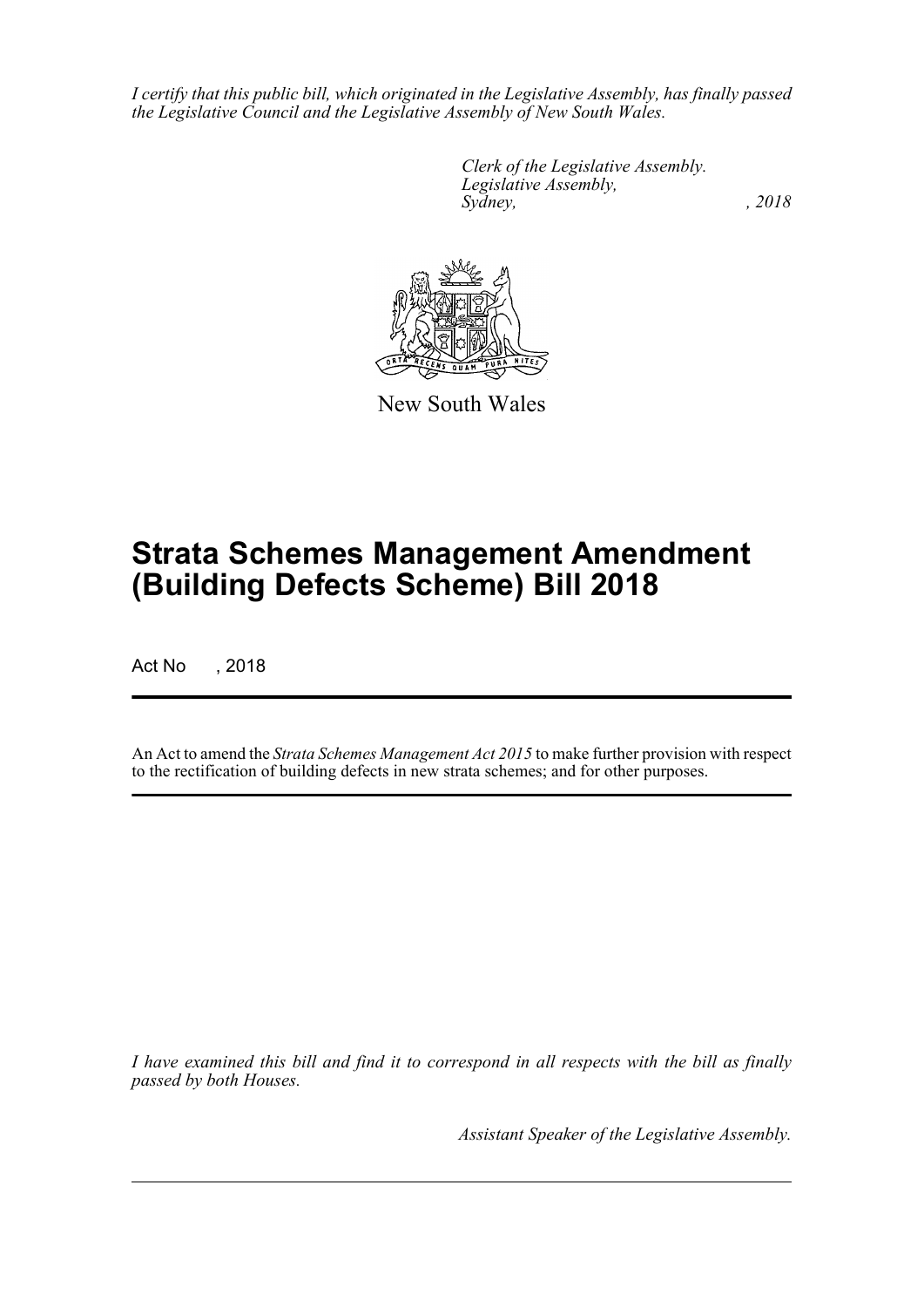Strata Schemes Management Amendment (Building Defects Scheme) Bill 2018 [NSW]

# <span id="page-2-0"></span>**The Legislature of New South Wales enacts:**

# **1 Name of Act**

This Act is the *Strata Schemes Management Amendment (Building Defects Scheme) Act 2018*.

# <span id="page-2-1"></span>**2 Commencement**

This Act commences on a day or days to be appointed by proclamation.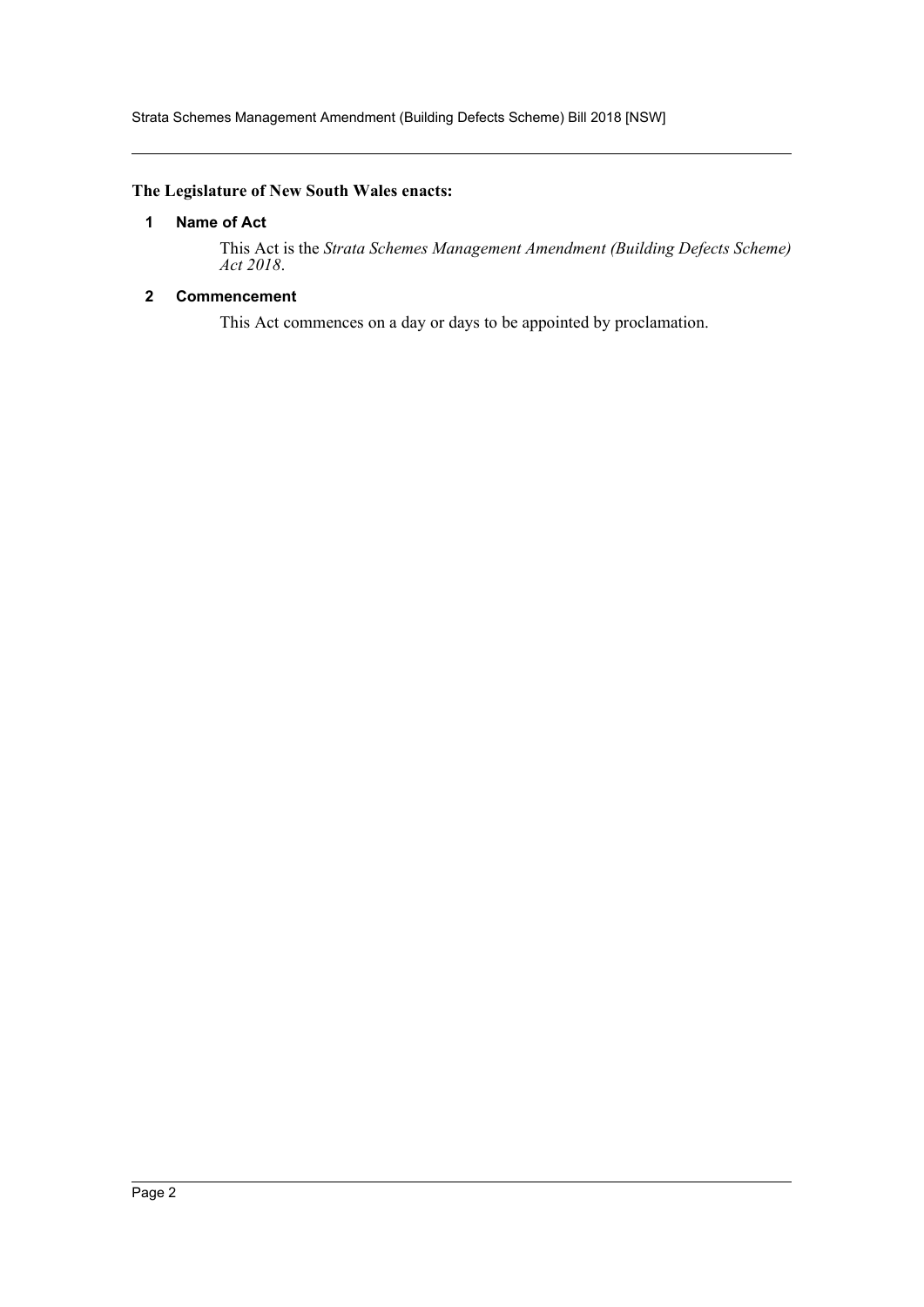# <span id="page-3-0"></span>**Schedule 1 Amendment of Strata Schemes Management Act 2015 No 50**

# **[1] Section 4 Definitions**

Insert in alphabetical order in section 4 (1): *Department* means the Department of Finance, Services and Innovation.

#### **[2] Section 194 Obligations of developer to appoint building inspector or notify Secretary**

Omit "within that period of 12 months" where firstly occurring in section 194 (1).

# **[3] Section 194 (1) (a)**

Insert "within that period of 12 months," before "appoint".

# **[4] Section 194 (2)**

Omit "does not end within". Insert instead "ends later than".

# **[5] Section 194 (2)**

Insert "of 12 months" after "that period".

# **[6] Section 196 When building inspector for interim inspection arranged by Secretary** Insert ", the Secretary" after "done so" in section 196 (1).

# **[7] Section 196 (1) (a)**

Omit "the Secretary".

# **[8] Section 198A**

Insert after section 198:

# **198A Documents to be provided to building inspector**

- (1) The developer of a strata scheme must, within 28 days after a building inspector is appointed under this Division to inspect building work for the scheme (or within any other period prescribed by the regulations), provide the following documents to the building inspector:
	- (a) a document that identifies any building defects of which the developer is aware in the building work, including any building defects considered at the first annual general meeting of the owners corporation,
	- (b) any other documents relating to the building work that are prescribed by the regulations.

Maximum penalty: 200 penalty units.

(2) The Secretary may provide a building inspector with any of the documents referred to in subsection (1) that are in the possession or under the control of the Secretary.

# **[9] Section 207 Bond to be given**

Omit "for building work to which this Part applies before an occupation certificate is issued" from section 207 (1).

Insert instead ", in terms acceptable to the Secretary, for building work to which this Part applies before an application is made for an occupation certificate".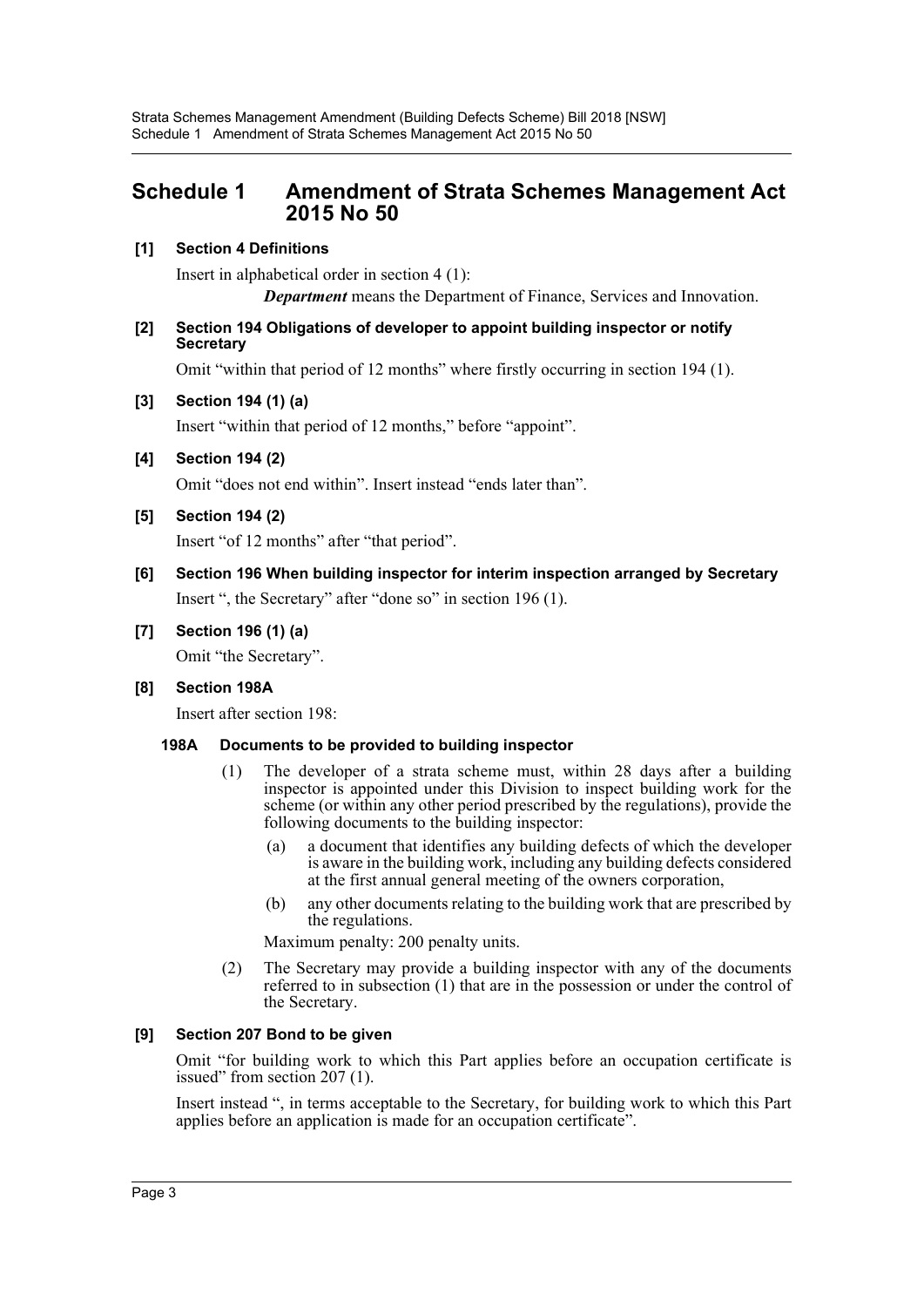# **[10] Section 207 (3)**

Omit "amount of". Insert instead "amount secured by".

# **[11] Section 207 (5)**

Omit "200 penalty units".

Insert instead "10,000 penalty units and, in the case of a continuing offence, a further 200 penalty units for each day the offence continues".

# **[12] Section 207A**

Insert after section 207:

#### **207A False or misleading information in relation to contract price or building bond**

A developer must not knowingly give to the Secretary information in relation to the contract price of building work, or the amount required to be secured by the building bond for building work, that is false or misleading in a material particular.

Maximum penalty:

- (a) in the case of a corporation—1,000 penalty units, or
- (b) in any other case—200 penalty units.

# **[13] Section 208 Form of building bond**

Insert "issued by an authorised deposit-taking institution" after "guarantee" in section 208 (a).

#### **[14] Section 208 (b)**

Insert "issued by an approved insurer" after "bond".

# **[15] Section 209 When amount secured by building bond payable**

Insert after section 209 (1) (b):

- (c) to a building inspector to meet the costs of the inspector for an inspection or report under Division 2,
- (d) to a person who has prepared a report referred to in section 209A, to meet the developer's share of the costs of obtaining the report.

# **[16] Section 209 (1A)**

Insert after section 209 (1):

(1A) The amount that may be claimed or realised for payment under subsection (1) (a) is an amount that the owners corporation and developer have agreed should be paid or the amount determined by the Secretary.

# **[17] Section 209 (2A)**

Insert after section 209 (2):

- (2A) An amount may be claimed or realised for payment under subsection (1) (c) or (d) only if the costs concerned have not been paid and the developer:
	- (a) has died or ceased to exist, or
	- (b) is bankrupt or insolvent, or
	- (c) after due search and inquiry, cannot be found in Australia.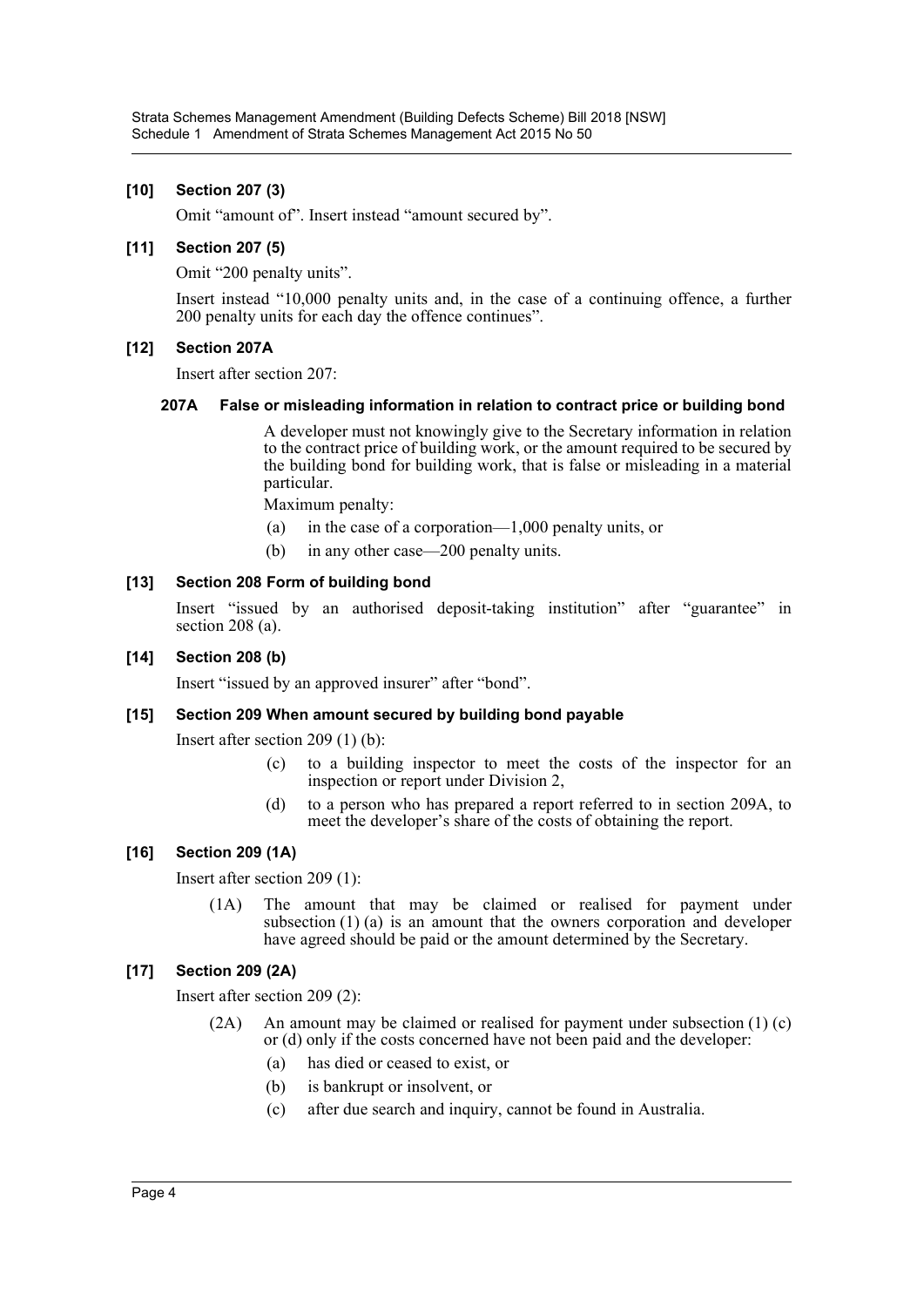#### **[18] Section 209 (3)**

Omit "A building bond must be claimed or realised under this section".

Insert instead "An amount secured by a building bond must be claimed or realised under this section within".

# **[19] Section 209 (3) (b)**

Omit "within 60". Insert instead "90".

# **[20] Section 209 (4)**

Omit "amount of". Insert instead "amount secured by a".

#### **[21] Section 209A**

Insert after section 209:

# **209A Determination of amount when owners corporation and developer don't agree**

- (1) For the purposes of enabling the Secretary to determine an amount under section  $209(1)$ , the Secretary may:
	- (a) require the owners corporation or the developer (or both) to provide any information or reports that the Secretary may require, or
	- (b) arrange for a person whom the Secretary considers to be appropriately qualified to provide a report to the Secretary in relation to the work required or the costs involved in rectifying the defective building work concerned.
- (2) The costs of obtaining any report arranged by the Secretary are to be borne by the owners corporation and developer in equal shares, except in the circumstances (if any) specified in the regulations for the purposes of this section.
- (3) The Secretary may give to a person whom the Secretary has arranged to provide the report any documents relating to the building work that the Secretary considers would assist the person to prepare the report.

# **[22] Section 210 Use of amounts secured by building bond**

Omit section 210 (2) and (3). Insert instead:

#### (2) **Repayment of excess amounts to developer**

An owners corporation must:

- (a) repay to the developer any amount secured by a building bond that has been paid to the owners corporation and is not required for a purpose specified in subsection (1), and
- (b) give the developer written notice of the completion of the rectification of the defective building work.

Maximum penalty: 10 penalty units.

#### **[23] Section 210 (5)**

Omit "any part of a building bond".

Insert instead "any amount secured by a building bond that has been paid to the owners corporation".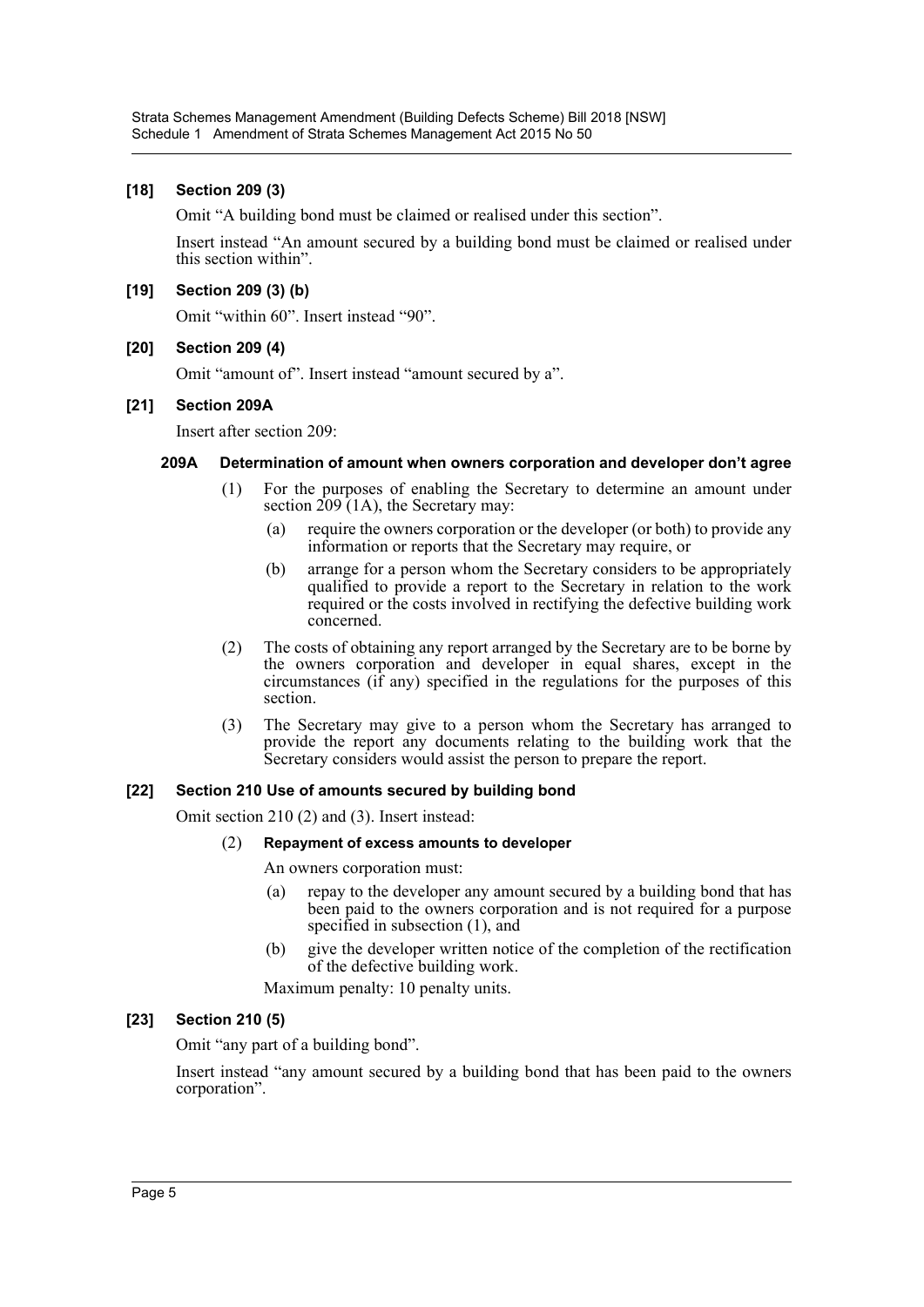# **[24] Section 210A**

Insert after section 210:

#### **210A Cancellation of building bond**

The Secretary may provide to a developer any release necessary to enable a building bond for building work provided by the developer to be cancelled:

- (a) if an interim report on the building work does not identify any defective building work and the Secretary thinks it appropriate in the circumstances of the case to enable the building bond to be cancelled, or
- (b) on application by the developer, with the agreement of the owners corporation, if part of the amount secured by the building bond has been claimed or realised by the Secretary, or
- (c) in any other circumstances specified in the regulations.

# **[25] Sections 211 (3) and 214 (2) (b) and (c)**

Omit "amount of a" wherever occurring.

Insert instead "amount required to be secured by a".

#### **[26] Section 211 Tribunal may make orders as to access and contract price**

Insert after section 211 (3):

**Note.** The contract price is determined in accordance with the regulations. See the definition of *contract price* in section 189.

#### **[27] Section 211 (3A)**

Insert before section 211 (4):

(3A) The developer may make an application for an order under subsection (3) only in the circumstances prescribed by the regulations.

#### **[28] Section 211A**

Insert after section 211:

#### **211A Debt recovery if building bond not provided or insufficient**

- (1) The Secretary may recover from a developer, as a debt in a court of competent jurisdiction, any amount required to be secured by a building bond given by the developer to the Secretary under this Part if:
	- (a) the building bond has not been given to the Secretary, or
	- (b) the building bond has been given to the Secretary but the amount secured by the building bond is less than the amount required under this Part.
- (2) An owners corporation may claim from the Secretary the whole or part of an amount recovered under this section for payment to the owners corporation.
- (3) Section 209 applies, with any necessary modifications, in relation to any such claim in the same way as that section applies in relation to a claim by the Secretary for payment of an amount secured by a building bond.
- (4) The Secretary may refuse to pay an amount under this section in the same circumstances as the Secretary may refuse to claim or realise an amount under section 209.
- (5) Section 210 (except section 210 (2)) applies, with any necessary modifications, in relation to an amount paid to an owners corporation under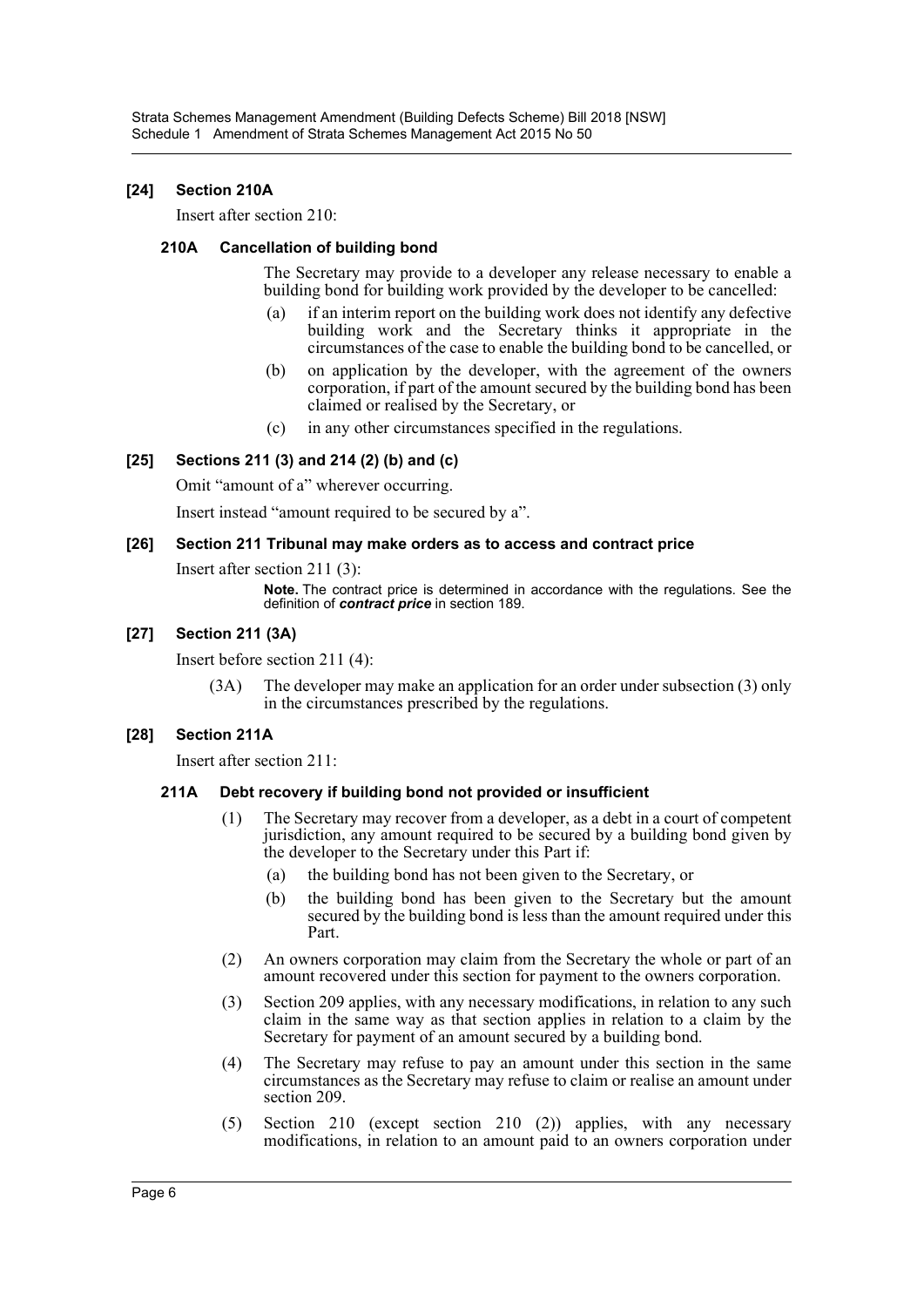this section in the same way as it applies to an amount secured by a building bond that is paid under section 209.

- (6) An owners corporation must:
	- (a) repay to the developer any amount that has been paid to the owners corporation under this section and is not required for a purpose specified in section 210 (1), and
	- (b) give the developer written notice of the completion of the rectification of the defective building work.

Maximum penalty: 10 penalty units.

# **[29] Part 11, Division 3A**

Insert after Division 3:

# **Division 3A Investigation and enforcement powers**

# **211B Authorised officers**

(1) In this Division:

*authorised officer* means:

- (a) an employee of the Department for the time being appointed under this Division as an authorised officer, or
- (b) an investigator appointed under section 18 of the *Fair Trading Act 1987*.
- (2) The Secretary may appoint any employee of the Department as an authorised officer for the purposes of this Division.
- (3) An authorised officer is to be provided by the Secretary with a certificate of identification.
- (4) An authorised officer must, when exercising on any premises any function of the authorised officer under this Division, produce the officer's certificate of identification to any person apparently in charge of the premises who requests its production.

#### **211C Purposes for which functions under Division may be exercised**

- (1) An authorised officer may exercise the functions conferred under this Division for any of the following purposes:
	- (a) for the purpose of investigating, monitoring and enforcing compliance with the requirements imposed by or under this Part,
	- (b) for obtaining information or records connected with the administration of this Part,
	- (c) for the purpose of administering or executing this Part (including any regulations made under this Part).
- (2) In this Part, a reference to an *authorised purpose* is a reference to any purpose referred to in subsection (1).

### **211D Power to require information and records**

(1) An authorised officer may, by notice in writing given to a person, require the person to furnish to the authorised officer any information or records (or both) that the authorised officer may require for an authorised purpose.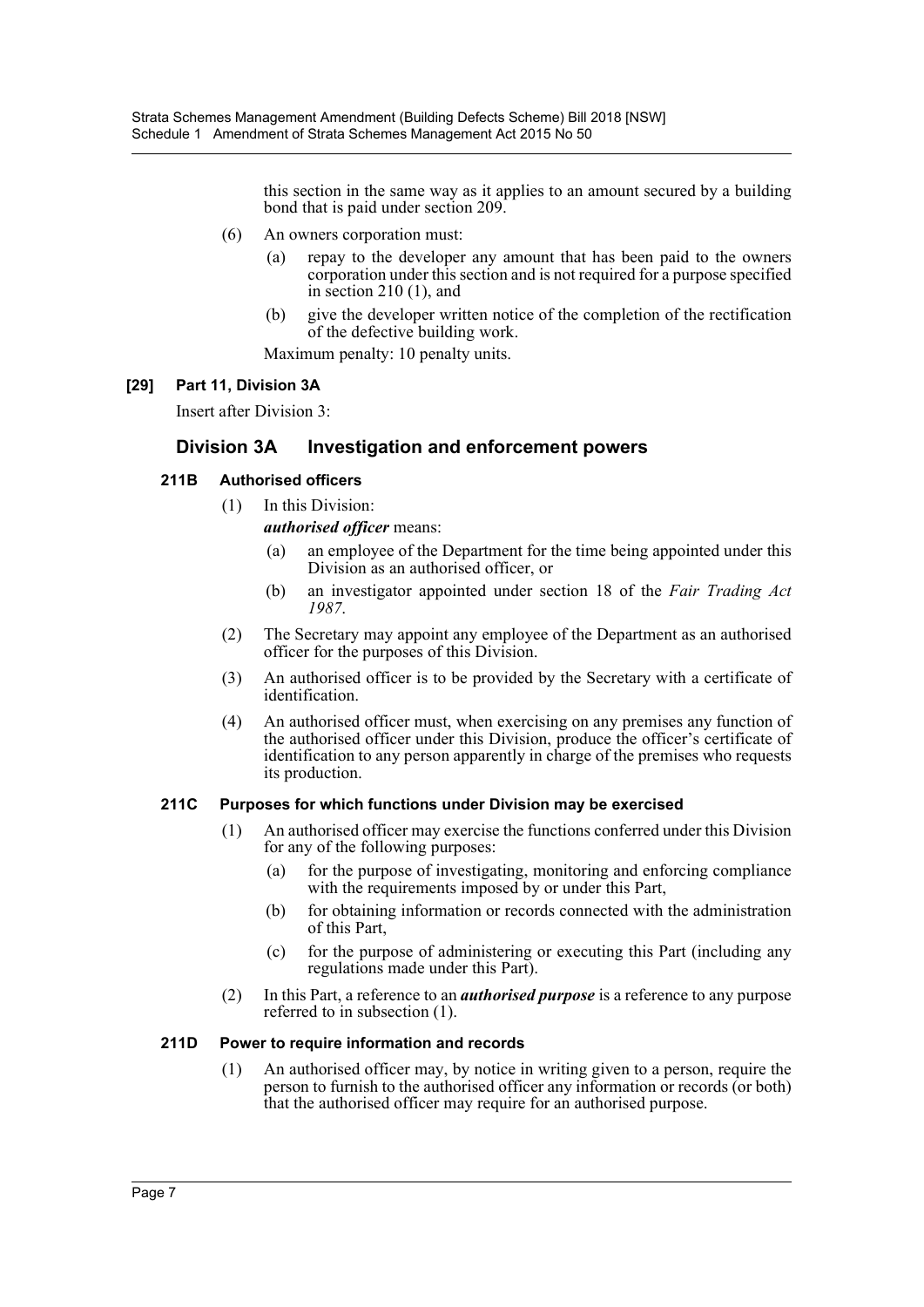- (2) The notice must specify the manner in which, and a reasonable time by which, the information or records are to be furnished.
- (3) The notice may only require the person to furnish existing records that are in the person's possession or that are within the person's power to obtain lawfully.
- (4) An authorised officer to whom any record is furnished under this section may take copies of it.
- (5) If any record required to be furnished is in electronic, mechanical or other form, the notice requires the record to be furnished in written form, unless the notice otherwise provides.

#### **211E Power of authorised officers to require answers**

- (1) An authorised officer may require a person whom the authorised officer suspects on reasonable grounds to have knowledge of matters in respect of which information is reasonably required for an authorised purpose to answer questions in relation to those matters.
- (2) An authorised officer may, by notice in writing, require a corporation to nominate, in writing within the time specified in the notice, a director or officer of the corporation to be the corporation's representative for the purpose of answering questions under this section.
- (3) Answers given by a person nominated under subsection (2) bind the corporation.
- (4) An authorised officer may, by notice in writing, require a person to attend at a specified place and time to answer questions under this section if attendance at that place is reasonably required in order that the questions can be properly put and answered.
- (5) The place and time at which a person may be required to attend is to be a place and time nominated by the authorised officer that is reasonable in the circumstances.

#### **211F Exercise of powers under sections 211D and 211E in conjunction with other powers**

A power conferred by section 211D or 211E may be exercised whether or not a power of entry under section 211G is being exercised.

#### **211G Power of authorised officers to enter premises**

- (1) An authorised officer may enter any premises at any reasonable time.
- (2) Entry to any premises may be effected with or without the authority of a search warrant.
- (3) This section does not empower an authorised officer to enter any part of premises that is used predominantly for residential purposes without the consent of the occupier of the part or under the authority of a search warrant under this Division.

#### **211H Search warrants**

(1) An authorised officer may apply to an issuing officer for a search warrant if the applicant believes on reasonable grounds that a provision of this Part or regulations made under this Part has been or is being contravened on premises.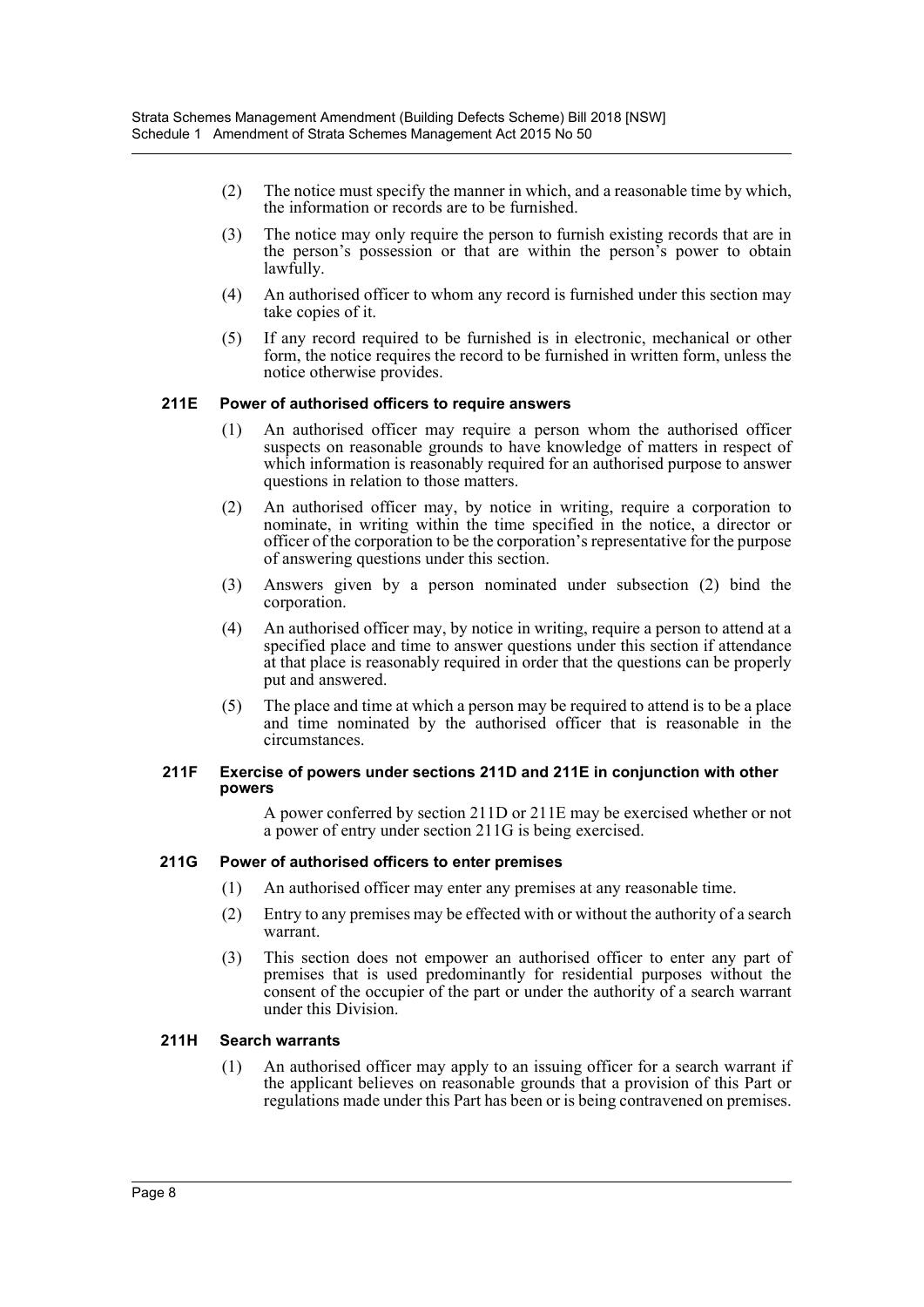- (2) An issuing officer to whom an application for a search warrant is made under this section may, if satisfied that there are reasonable grounds for doing so, issue a search warrant authorising an authorised officer named in the warrant and any other person named in the warrant:
	- (a) to enter the premises concerned, and
	- (b) to search the premises for evidence of a contravention of this Part or regulations made under this Part.
- (3) Division 4 of Part 5 of the *Law Enforcement (Powers and Responsibilities) Act 2002* applies to a search warrant issued under this section.
- (4) Without limiting the generality of section 71 of the *Law Enforcement (Powers and Responsibilities) Act 2002*, a police officer:
	- (a) may accompany an authorised officer executing a search warrant issued under this section, and
	- (b) may take all reasonable steps to assist the authorised officer in the exercise of the officer's functions under this section.
- (5) In this section:

*issuing officer* means an authorised officer within the meaning of the *Law Enforcement (Powers and Responsibilities) Act 2002*.

#### **211I Power to require owner, occupier or owners corporation to provide assistance**

An authorised officer proposing to exercise a power of entry under this Division may, by notice in writing given to the owner or occupier of the premises or to the owners corporation, require the owner, occupier or owners corporation to provide, within a specified time and in a specified manner, any reasonable assistance and facilities that are specified in the notice.

#### **211J Powers that can be exercised on premises**

- (1) An authorised officer may, at any premises lawfully entered, do anything that in the opinion of the authorised officer is reasonably necessary to be done for an authorised purpose, including (but not limited to) the things specified in subsection  $(2)$ .
- (2) An authorised officer may do any or all of the following:
	- (a) make any examinations and inquiries that the authorised officer considers necessary,
	- (b) direct a person to produce records for inspection,
	- (c) examine and inspect any records,
	- (d) copy any records,
	- (e) seize any thing that the authorised officer has reasonable grounds for believing is connected with an offence against this Part or regulations made under this Part,
	- (f) do anything the authorised officer is empowered to do under this Division.
- (3) The power to seize any thing connected with an offence includes a power to seize:
	- (a) a thing with respect to which the offence has been committed, and
	- (b) a thing that will afford evidence of the commission of the offence, and
	- (c) a thing that was used for the purpose of committing the offence.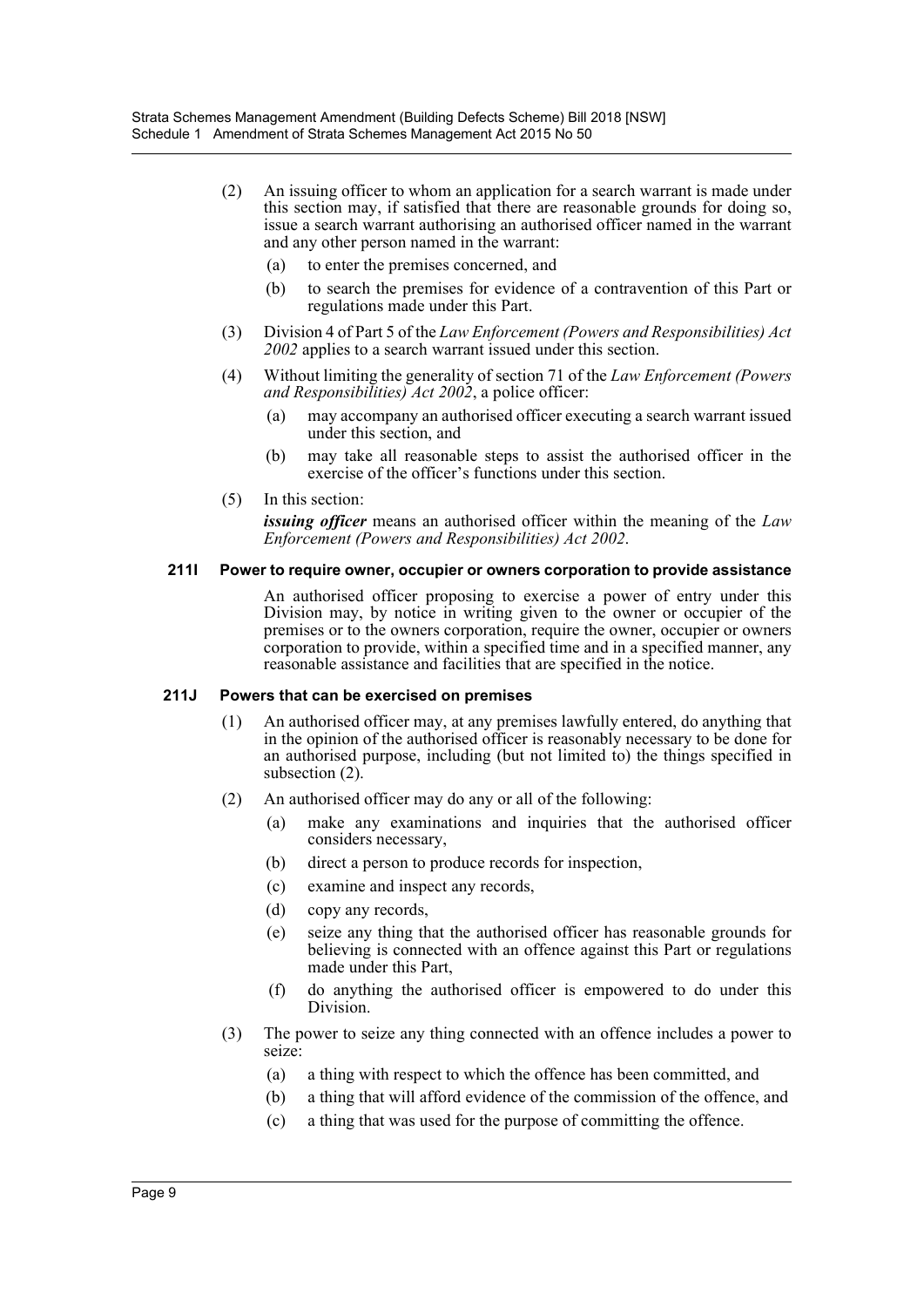- (4) The power to do a thing under this section includes a power to arrange for that thing to be done.
- (5) A power to do something under this section in relation to a thing may be exercised without the consent of the owner of the thing.
- (6) In this section, a reference to an offence includes a reference to an offence that there are reasonable grounds for believing has been committed.

#### **211K Dealing with seized things**

- (1) An authorised officer who seizes anything under section 211J on any premises must issue the person apparently in charge of the premises with a written receipt for the thing seized.
- (2) An authorised officer may retain anything seized under section 211J until the completion of any proceedings (including proceedings on appeal) in which it may be evidence.
- (3) A record may only be retained if the person from whom the record was seized is provided, within a reasonable time after the seizure, with a copy of the record certified by the authorised officer as a true copy. The copy is, as evidence, of equal validity to the document of which it is certified to be a copy.
- (4) Subsection (2) ceases to have effect in relation to anything seized if, on the application of a person aggrieved by the seizure, the court in which proceedings referred to in that subsection are commenced so orders.

#### **211L Failure to comply with requirement under this Division**

- (1) A person must not, without reasonable excuse, refuse or fail to comply with a requirement made of the person under this Division.
	- Maximum penalty:
	- (a) in the case of a corporation—40 penalty units, or
	- (b) in any other case—20 penalty units.
- (2) A person is not guilty of an offence of failing to comply with a requirement under this Division to furnish records or information or to answer a question unless the person was warned on that occasion that a failure to comply is an offence.

#### **211M Obstruction of authorised officer**

(1) A person must not, without reasonable excuse, delay, hinder or obstruct an authorised officer in the exercise of the authorised officer's functions under this Division.

Maximum penalty:

- (a) in the case of a corporation—40 penalty units, or
- (b) in any other case—20 penalty units.
- (2) A person is not guilty of an offence under this section unless, before the alleged offence occurred, the authorised officer produced the authorised officer's certificate of identification for inspection by the person.

#### **[30] Sections 213 (6) (b), 250 (6) and 257 (a)**

Omit "of Finance, Services and Innovation" wherever occurring.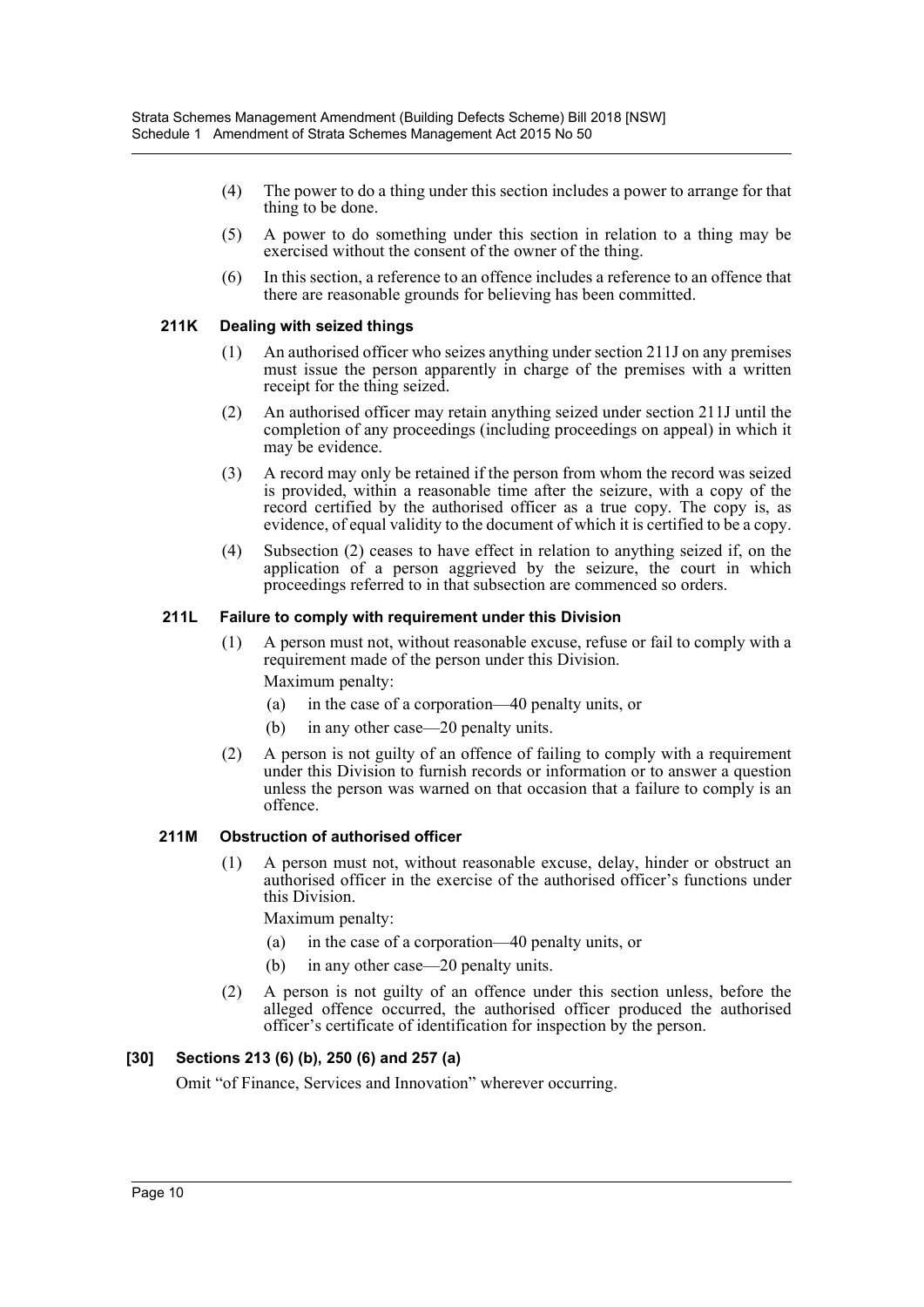# **[31] Sections 213A and 213B**

Insert after section 213:

#### **213A Liability of inspectors and persons acting under direction of inspectors**

A matter or thing done or omitted to be done by a building inspector, or a person acting under the direction of a building inspector, does not, if the matter or thing was done or omitted to be done in good faith for the purpose of executing functions under this Part, subject the building inspector or person so acting personally to any action, liability, claim or demand.

# **213B Liability of professional associations in respect of accreditation functions**

- (1) A matter or thing done or omitted to be done by a professional association, or an individual acting under the direction of a professional association, does not, if the matter or thing was done or omitted to be done in good faith for the purpose of executing functions under this Part, subject the professional association or individual so acting to any action, liability, claim or demand.
- (2) In this section:

*professional association* means a body that is prescribed by the regulations for the purposes of this definition.

# **[32] Section 214 Regulations**

Insert after section 214 (1) (a):

- (a1) the functions of professional associations, or other bodies, with respect to determining whether persons are qualified to carry out functions as building inspectors,
- (a2) registers of persons qualified to be appointed as building inspectors, including the public availability of those registers,
- (a3) conditions that may be imposed on the exercise of functions under this Part by building inspectors, including the imposition of conditions by the Secretary or professional associations,

#### **[33] Section 214 (2) (e1)**

Insert after section 214 (2) (e):

(e1) procedures to be followed by the Secretary in determining an amount under section 209 (1A),

# **[34] Section 215A**

Insert after section 215:

#### **215A Review of Part**

- (1) The Minister is to review this Part to determine whether the policy objectives of this Part remain valid and whether the terms of this Part remain appropriate for securing those objectives.
- (2) The review is to be undertaken as soon as possible after 1 January 2024.
- (3) A report on the outcome of the review is to be tabled in each House of Parliament no later than 1 January 2025.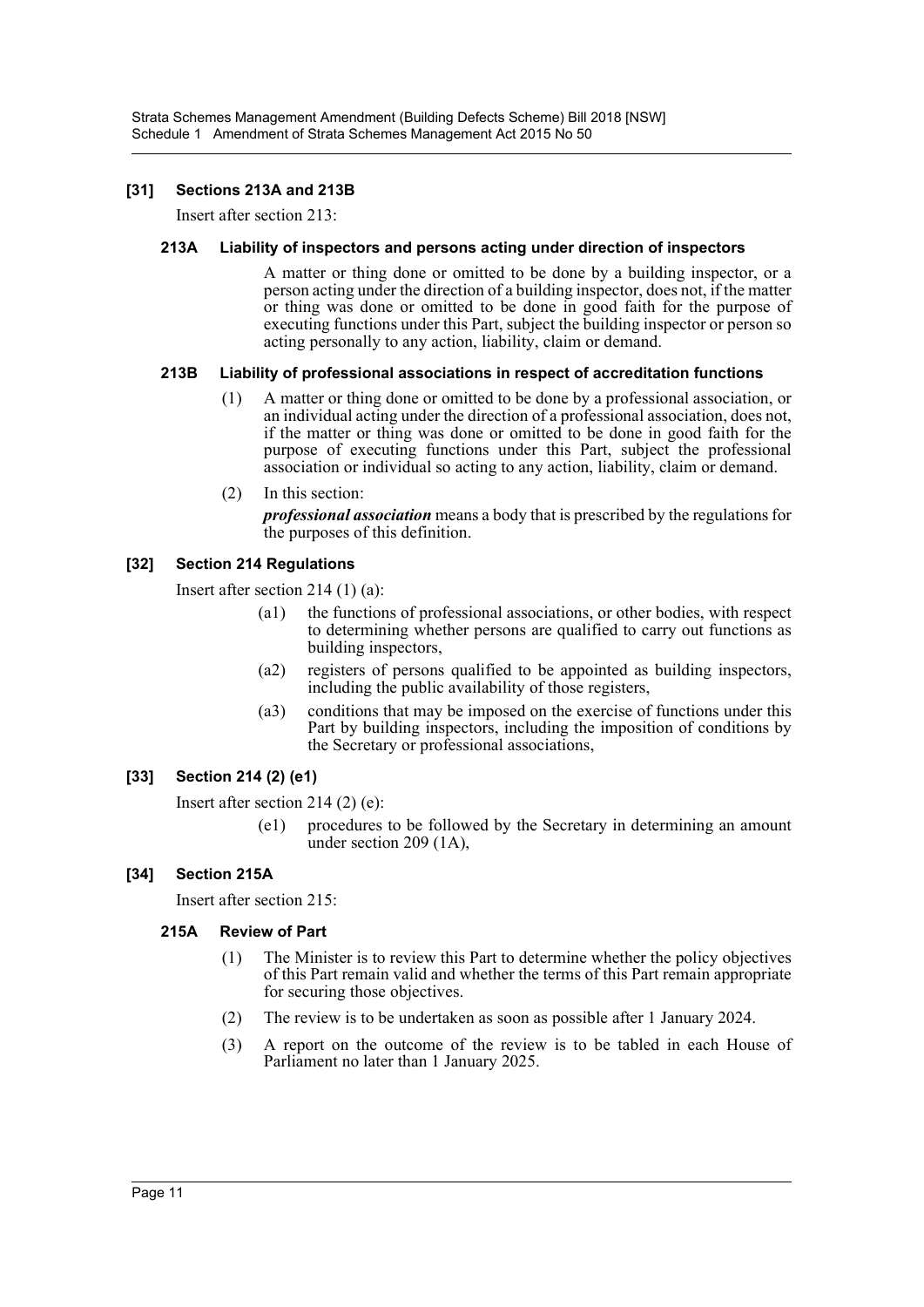#### **[35] Section 250A**

Insert after section 250:

#### **250A Continuing offences**

- (1) A person who is guilty of an offence because the person contravenes a requirement made by or under this Act or the regulations (whether the requirement is imposed by a notice or otherwise) to do or cease to do something (whether or not within a specified period or before a particular time):
	- (a) continues, until the requirement is complied with and despite the fact that any specified period has expired or time has passed, to be liable to comply with the requirement, and
	- (b) is guilty of a continuing offence for each day the contravention continues.
- (2) This section does not apply to an offence if the relevant provision of this Act or the regulations does not provide for a penalty for a continuing offence.
- (3) This section does not apply to the extent that a requirement of a notice is revoked.

# **[36] Section 251 Proceedings for offences**

Insert "or before the Supreme Court in its summary jurisdiction" after "Local Court".

# **[37] Section 251 (2)**

Insert at the end of section 251:

(2) The maximum monetary penalty that the Local Court may impose in proceedings for an offence under this Act or the regulations is the maximum penalty specified for that offence or 1,000 penalty units, whichever is the lesser.

#### **[38] Section 257A**

Insert after section 257:

#### **257A Personal liability of Secretary and persons acting under Secretary's direction**

- (1) A matter or thing done or omitted to be done by the Secretary, or a person acting under the direction of the Secretary, does not, if the matter or thing was done or omitted to be done in good faith for the purpose of executing functions under this Act, subject the Secretary or person so acting personally to any action, liability, claim or demand.
- (2) However, any such liability attaches instead to the Crown.

#### **[39] Section 260, heading**

#### Insert "**of officers of owners corporations and others**" after "**liability**".

#### **[40] Section 271 Regulations**

Insert after section 271 (2):

(3) A regulation may create an offence punishable by a penalty not exceeding 200 penalty units.